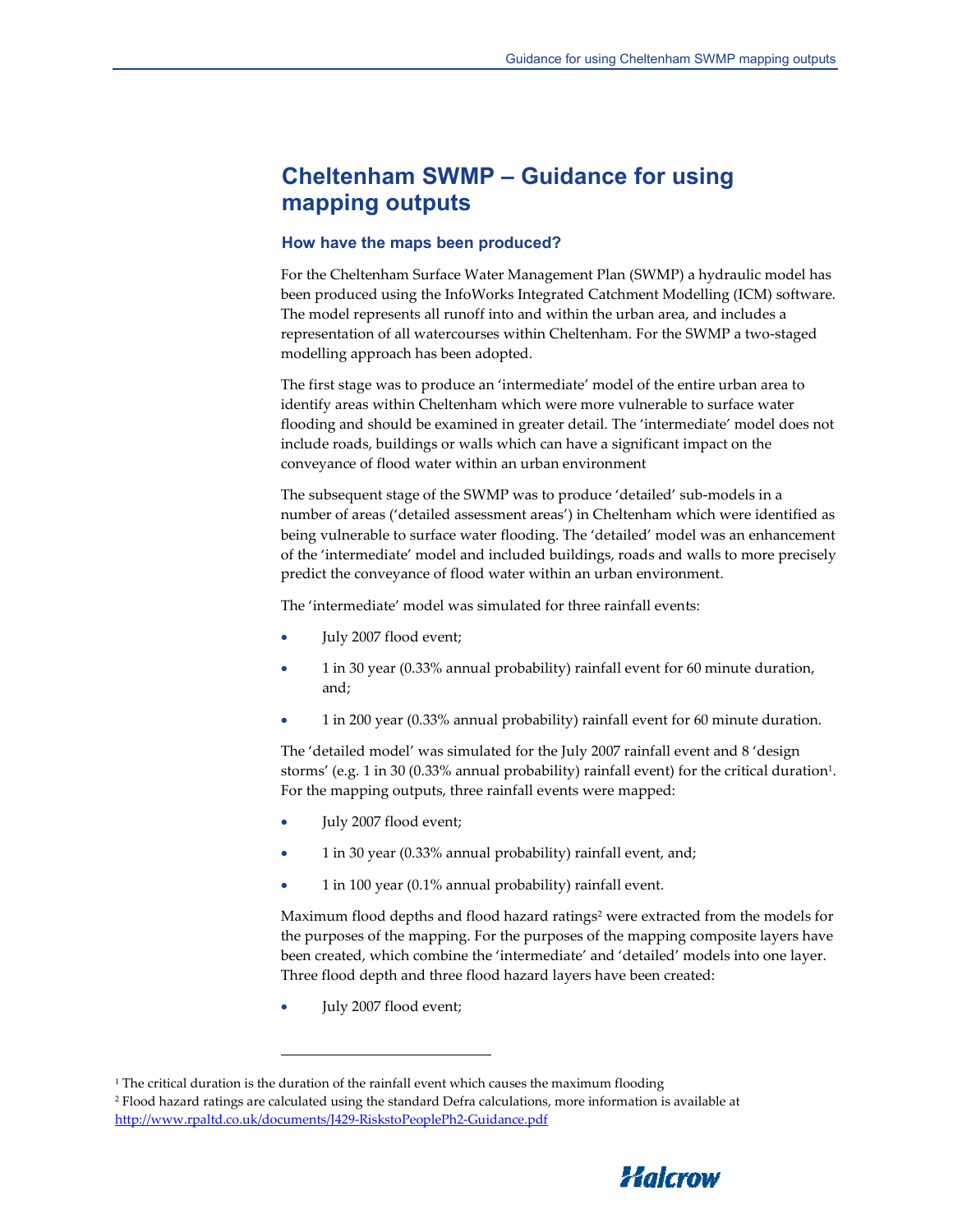- 1 in 30 year (0.33% annual probability) rainfall event, and;
- 'Extreme' storm event (which represents the 1 in 200 year rainfall event for the 'intermediate' model and the 1 in 100 year for the 'detailed' models).

### **What maps have been produced?**

A summary of the maps produced for the Cheltenham SWMP are shown in Table 1.

| Name of map                                                             | Description                                                                                                                                                                                                                                                                                                                                                                                              |
|-------------------------------------------------------------------------|----------------------------------------------------------------------------------------------------------------------------------------------------------------------------------------------------------------------------------------------------------------------------------------------------------------------------------------------------------------------------------------------------------|
| Cheltenham-wide maps                                                    |                                                                                                                                                                                                                                                                                                                                                                                                          |
| Cheltenham SWMP - Interactive<br>Map.pdf                                | An interactive PDF which contains the composite flood depth and<br>flood hazard layers across Cheltenham for three rainfall events:<br>July 2007, 1 in 30 (0.33% annual probability) rainfall event, and<br>'extreme' storm event (which represents the 1 in 200 year rainfall<br>event for the 'intermediate' model and the 1 in 100 year + climate<br>change rainfall event for the 'detailed' models) |
| WBCHEL001 - Cheltenham-wide July<br>2007 Verification Event (Depth).png | Flood depth map across Cheltenham which contain the composite<br>layer for the July 2007 rainfall event                                                                                                                                                                                                                                                                                                  |
| WBCHEL002 - Cheltenham-wide 1 in 30<br>year event (Depth).png           | Flood depth map across Cheltenham which contain the composite<br>layer for the 1 in 30 (0.33% annual probability) rainfall event                                                                                                                                                                                                                                                                         |
| WBCHEL003 - Cheltenham-wide<br>Extreme rainfall event (Depth).png       | Flood depth map across Cheltenham which contain the composite<br>layer for the extreme rainfall event (which represents the 1 in 200<br>year rainfall event for the 'intermediate' model and the 1 in 100<br>year + climate change rainfall event for the 'detailed' models)                                                                                                                             |
| WBCHEL004 - Detailed Assessment<br>Areas.png                            | Location of detailed assessment areas for Cheltenham SWMP                                                                                                                                                                                                                                                                                                                                                |
| Maps of detailed assessment areas                                       |                                                                                                                                                                                                                                                                                                                                                                                                          |
| WBCHEL005 & WBCHEL006                                                   | Flood depth map for detailed assessment area A, B, C (Whaddon,<br>Lynworth and Prestbury) under the 'do nothing' scenario for the 1<br>in 30 (0.33% annual probability) and 1 in 100 (0.1% annual<br>probability) rainfall events                                                                                                                                                                        |
| WBCHEL007 - WBCHEL012                                                   | Flood depth map for detailed assessment area A, B, C (Whaddon,<br>Lynworth and Prestbury) under the different modelled options for<br>the 1 in 30 (0.33% annual probability) and 1 in 100 (0.1% annual<br>probability) rainfall events                                                                                                                                                                   |
| WBCHEL013 & WBCHEL014                                                   | Flood depth map for detailed assessment area E, F (Southfield<br>Manor Park and Sandy Lane, and Pilley) under the 'do nothing'                                                                                                                                                                                                                                                                           |

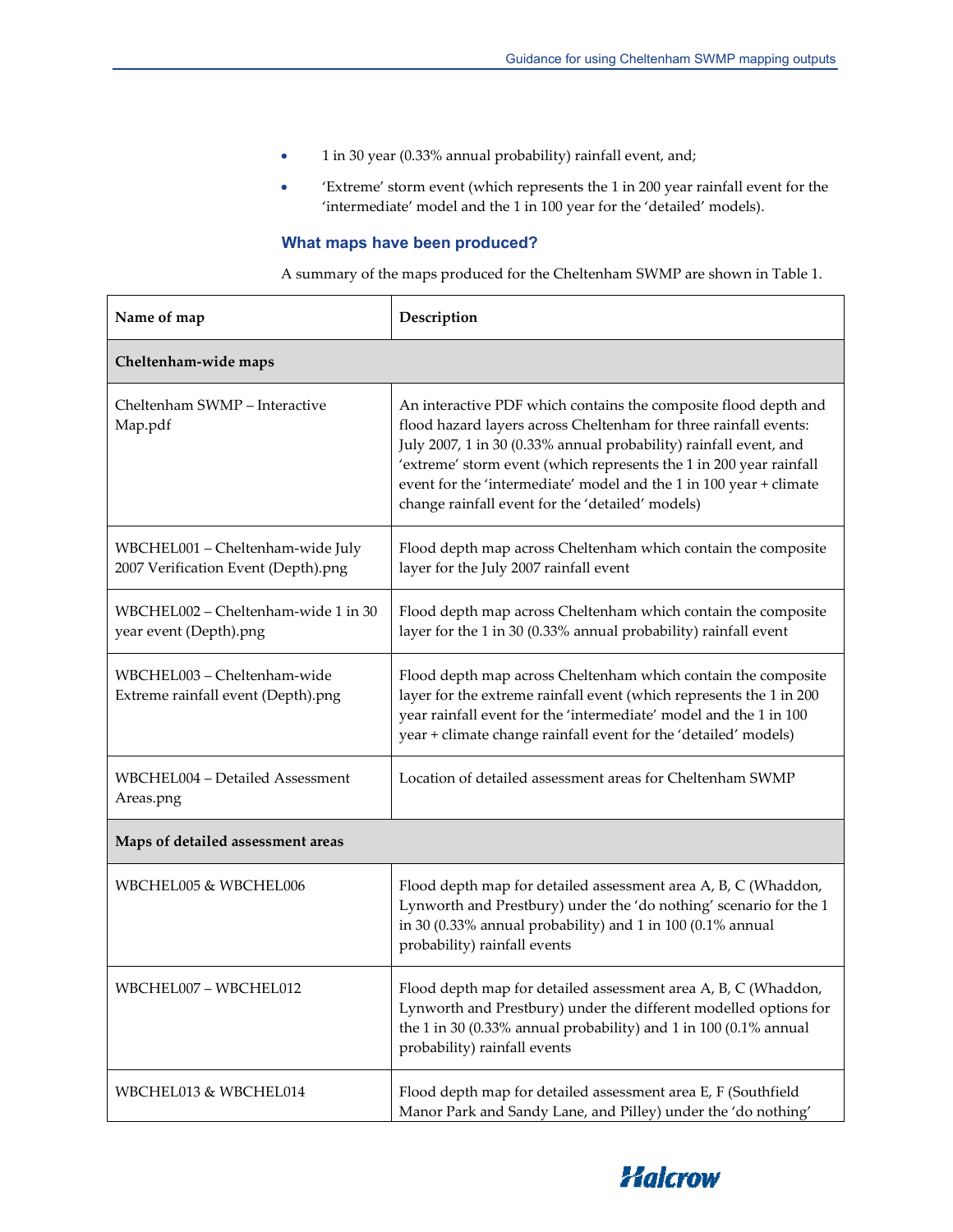|                       | scenario for the 1 in 30 (0.33% annual probability) and 1 in 100<br>(0.1% annual probability) rainfall events                                                                                                                                      |
|-----------------------|----------------------------------------------------------------------------------------------------------------------------------------------------------------------------------------------------------------------------------------------------|
| WBCHEL015 & WBCHEL016 | Flood depth map for detailed assessment area E, F (Southfield<br>Manor Park and Sandy Lane, and Pilley) under the modelled<br>option scenario for the 1 in 30 (0.33% annual probability) and 1 in<br>100 (0.1% annual probability) rainfall events |
| WBCHEL017 & WBCHEL018 | Flood depth map for detailed assessment area G (Tivoli and The<br>Park) under the 'do nothing' scenario for the 1 in 30 (0.33% annual<br>probability) and 1 in 100 (0.1% annual probability) rainfall events                                       |
| WBCHEL019 & WBCHEL020 | Flood depth map for detailed assessment area G (Tivoli and The<br>Park) under the modelled option scenario for the 1 in 30 (0.33%<br>annual probability) and 1 in 100 (0.1% annual probability) rainfall<br>events                                 |
| WBCHEL021 - WBCHEL023 | Location of detailed assessment areas                                                                                                                                                                                                              |
| WBCHEL024 - WBCHEL026 | Flood depth map for detailed assessment areas for July 2007<br>verification event                                                                                                                                                                  |

*Table 1 Summary of mapping outputs from Cheltenham SWMP* 

#### **What should the maps be used for?**

The surface water maps are suitable to identify broad areas within Cheltenham which are more likely to be vulnerable to surface water flooding. This allows GCC and its partners to undertake more detailed analysis in areas which are most vulnerable to surface water flooding. The maps can be used in spatial planning as part of the evidence base to ensure that surface water flooding is appropriately considered when allocating land for housing development. **However, they should not be used as the sole evidence base for any specific planning decision without other supporting evidence or studies.** The maps can also be used to assist emergency planners in preparing their Multi-Agency response plans

The surface water maps **should not be used to identify if individual properties or businesses are vulnerable to surface water flooding.** This is because the modelling only provides an indication of areas more vulnerable to surface water flooding, and does not take into account floor levels, construction characteristics (e.g. presence or absence of dropped kerbs) or property design which significantly influences whether an individual property will flood. In particular the 'intermediate' model does not include roads, buildings or walls which have a significant effect on the conveyance of flood water in the urban environment. Roads often convey significant flood water within the carriageway which is not represented within the 'intermediate' model.

#### **How to use the interactive PDF**

As part of the mapping outputs an Interactive PDF has been produced. The interactive PDF contains all of the Cheltenham-wide flood depth and flood hazard

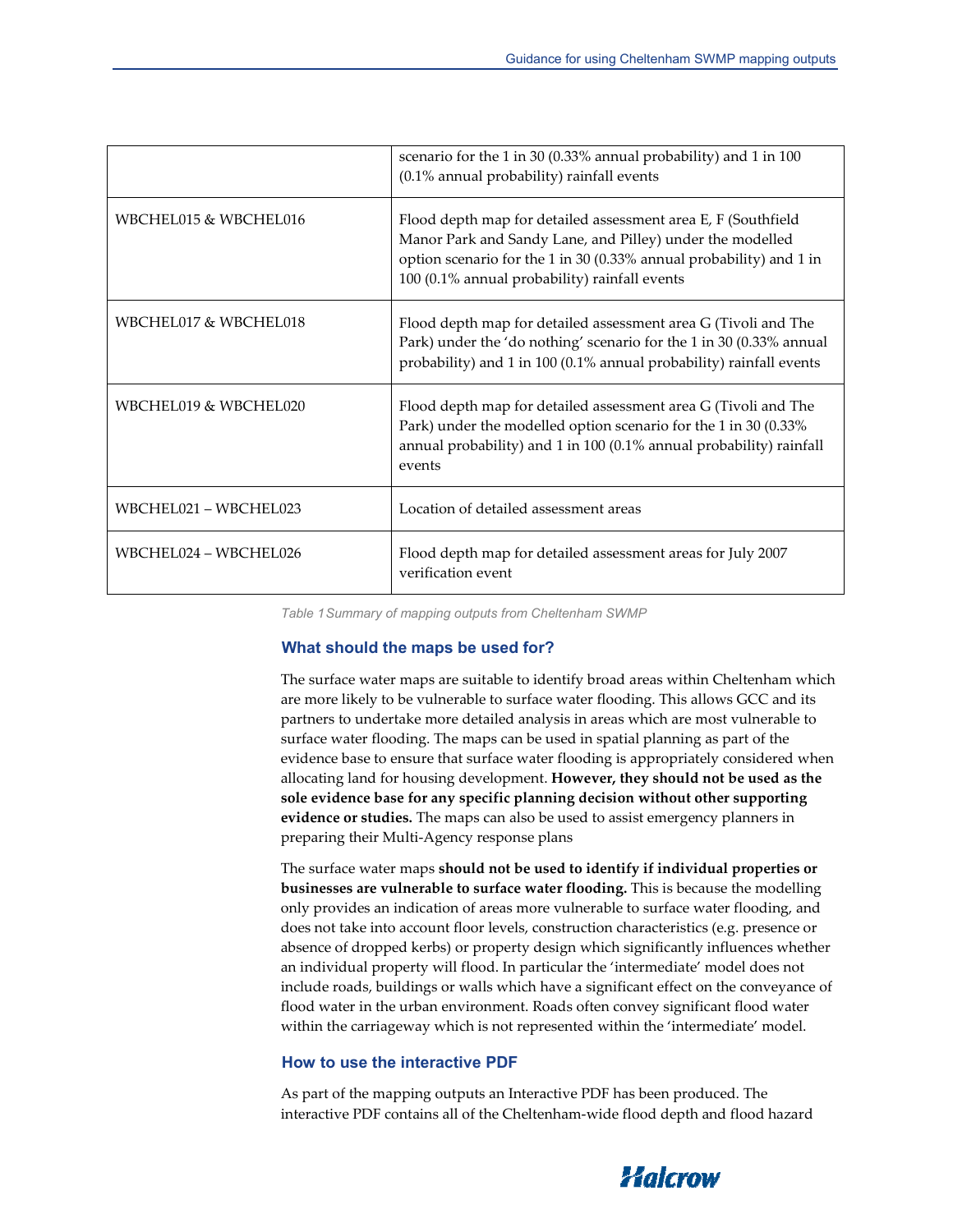layers within one document, allowing users to toggle layers on and off to display different results. Initially, when the user opens the PDF all of the layers within the PDF will be displayed.

To toggle layers on and off users should click on the 'layers' tab on the left hand side of the screen to unhide the list of layers stored within the interactive PDF. If users do not have a 'layers' tab displayed on their screen they should go to View > Navigation Panels > Layers to displays the layers. Users can subsequently press the + or – signs to unhide or hide the list of sub-layers which are stored within PDF.

To toggle layers on and off users should press the 'eye' icon  $\boxed{\bullet\quad}$  for the layers they wish to display. If the eye icon is unselected the layer will not appear on the map, and vice versa. It is recommended that users only toggle the 'Flood Outlines – Depth' and 'Flood Outlines – Hazard' on and off as these are the model outputs. All other layers are background layers within the PDF.





*Figure 1 Hiding and unhiding layers in the interactive PDF* 

# Halcrow